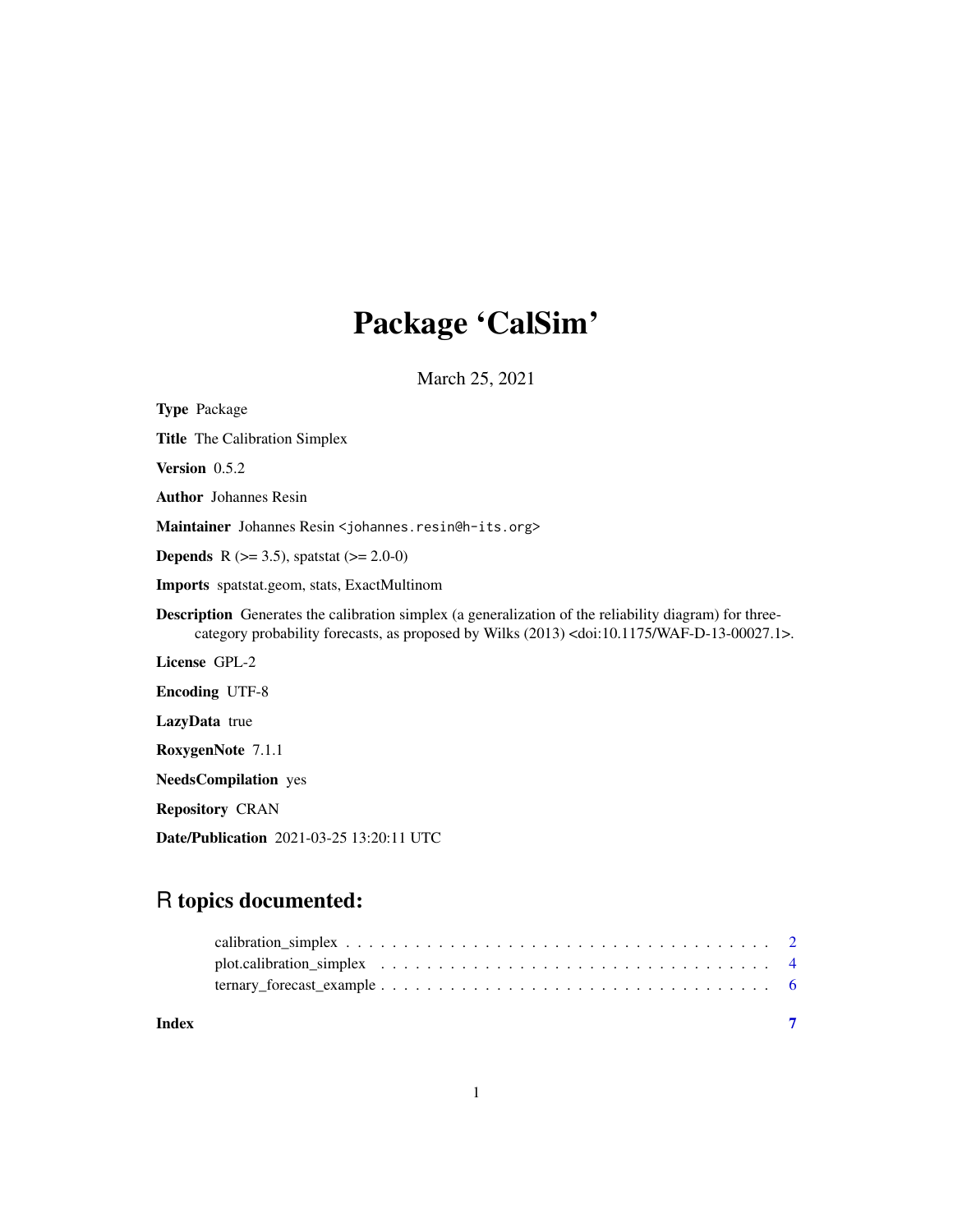<span id="page-1-1"></span><span id="page-1-0"></span>calibration\_simplex *Calibration Simplex*

#### Description

Generates an object of class calibration\_simplex which can be used to assess the calibration of ternary probability forecasts. The Calibration Simplex can be seen as generalization of the reliability diagram for binary probability forecasts. For details on the interpretation of the calibration simplex, see Wilks (2013). Be aware that some minor changes have been made compared to the calibration simplex as suggested by Wilks (2013) (see note below).

As a somewhat experimental feature, multinomial p-values can be used for uncertainty quantification, that is, as a tool to judge whether the observed discrepancies may be merely coincidental or whether the predictions may in fact be miscalibrated, see Resin (2020, Section 4.2).

#### Usage

```
calibration_simplex(n, p1, p2, p3, obs, test_stat, percentagewise)
## Default S3 method:
calibration_simplex(
 n = 10,
 p1 = NULL,p2 = NULL,p3 = NULL,obs = NULL,
 test\_stat = "LLR",percentagewise = FALSE
)
```
#### Arguments

| n              | A natural number.                                                                                                                                                                                                                         |
|----------------|-------------------------------------------------------------------------------------------------------------------------------------------------------------------------------------------------------------------------------------------|
| p1             | A vector containing the forecasted probabilities for the first (1) category, e.g.<br>below-normal.                                                                                                                                        |
| p <sub>2</sub> | A vector containing the forecasted probabilities for the second (2) category, e.g.<br>near-normal.                                                                                                                                        |
| p3             | A vector containing the forecasted probabilities for the third (3) category, e.g.<br>above-normal.                                                                                                                                        |
| obs            | A vector containing the observed outcomes (Categories are encoded as 1 (e.g.<br>below-normal), 2 (e.g. near-normal) and 3 (e.g. above-normal)).                                                                                           |
| test_stat      | A string indicating which test statistic is to be used for the multinomial test in<br>each bin. Options are "LLR" (log-likelihood ratio; default), "Chisq" (Pearson's<br>chi-square) and "Prob" (probability mass statistic). See details |
|                | percentagewise Logical, specifying whether probabilities are percentagewise (summing to 100)<br>or not (summing to $1$ ).                                                                                                                 |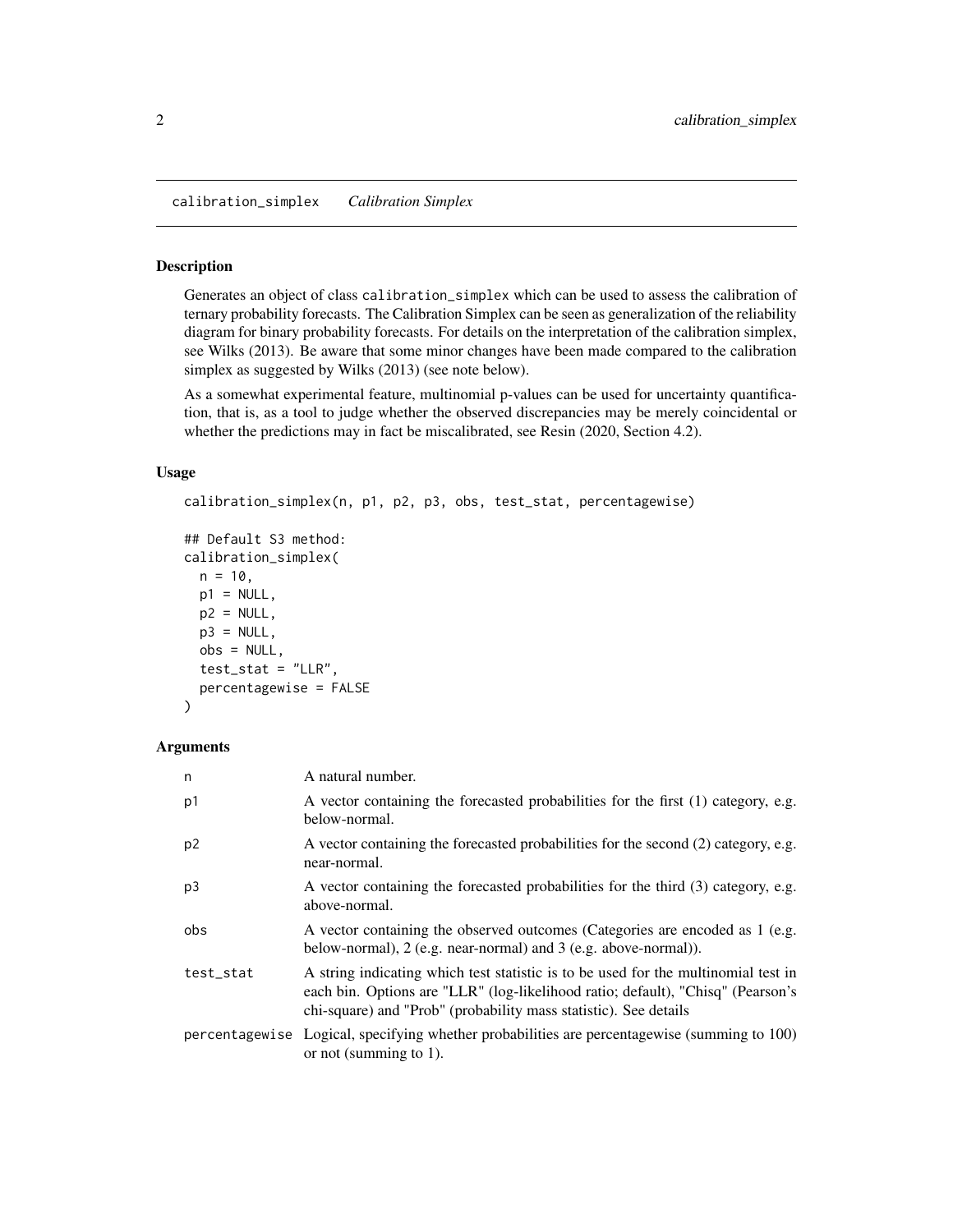#### <span id="page-2-0"></span>Details

Only two of the three forecast probability vectors (p1, p2 and p3) need to be specified.

The p-values are based on multinomial tests comparing the observed frequencies within a bin with the average forecast probabilities within the bin as outlined in Resin (2020, Section 4.2). The pvalues are exact and do not rely on asymptotics, however, it is assumed that the true distribution (under the hypothesis of forecast calibration) within each bin is approximated well by the multinomial distribution. If n is small the approximation may be poor, resulting in unreliable p-values. p-Values less than 0.0001 are not exact but merely indicate a value less than 0.0001.

#### Value

A list with class "calibration\_simplex" containing

| n             | As input by user or default.                                                   |
|---------------|--------------------------------------------------------------------------------|
| n_bins        | Computed from n. Number of hexagons.                                           |
| n_obs         | Total number of observations.                                                  |
| freg          | Vector of length n_bins containing the number of observations within each bin. |
| cond_rel_freq | Matrix containing the observed outcome frequencies within each bin.            |
| cond_ave_prob | Matrix containing the average forecast probabilities within each bin.          |
| pvals         | Exact multinomial p-values within each bin. See details.                       |
|               |                                                                                |

Object of class calibration\_simplex.

#### Note

In contrast to the calibration simplex proposed by Daniel S. Wilks, 2013, the simplex has been mirrored at the diagonal through the left bottom hexagon. The miscalibration error is by default calculated precisely (in each bin as the difference of the relative frequencies of each class and the average forecast probabilities) instead of approximately (using Wilks original formula). Approximate errors can be used by setting true\_error = FALSE when using [plot.calibration\\_simplex](#page-3-1).

#### References

Daniel S. Wilks, 2013, The Calibration Simplex: A Generalization of the Reliability Diagram for Three-Category Probability Forecasts, *Weather and Forecasting*, 28, 1210-1218

Resin, J. (2020), A Simple Algorithm for Exact Multinomial Tests, *Preprint* [https://arxiv.org/](https://arxiv.org/abs/2008.12682) [abs/2008.12682](https://arxiv.org/abs/2008.12682)

#### See Also

[plot.calibration\\_simplex](#page-3-1) [ternary\\_forecast\\_example](#page-5-1)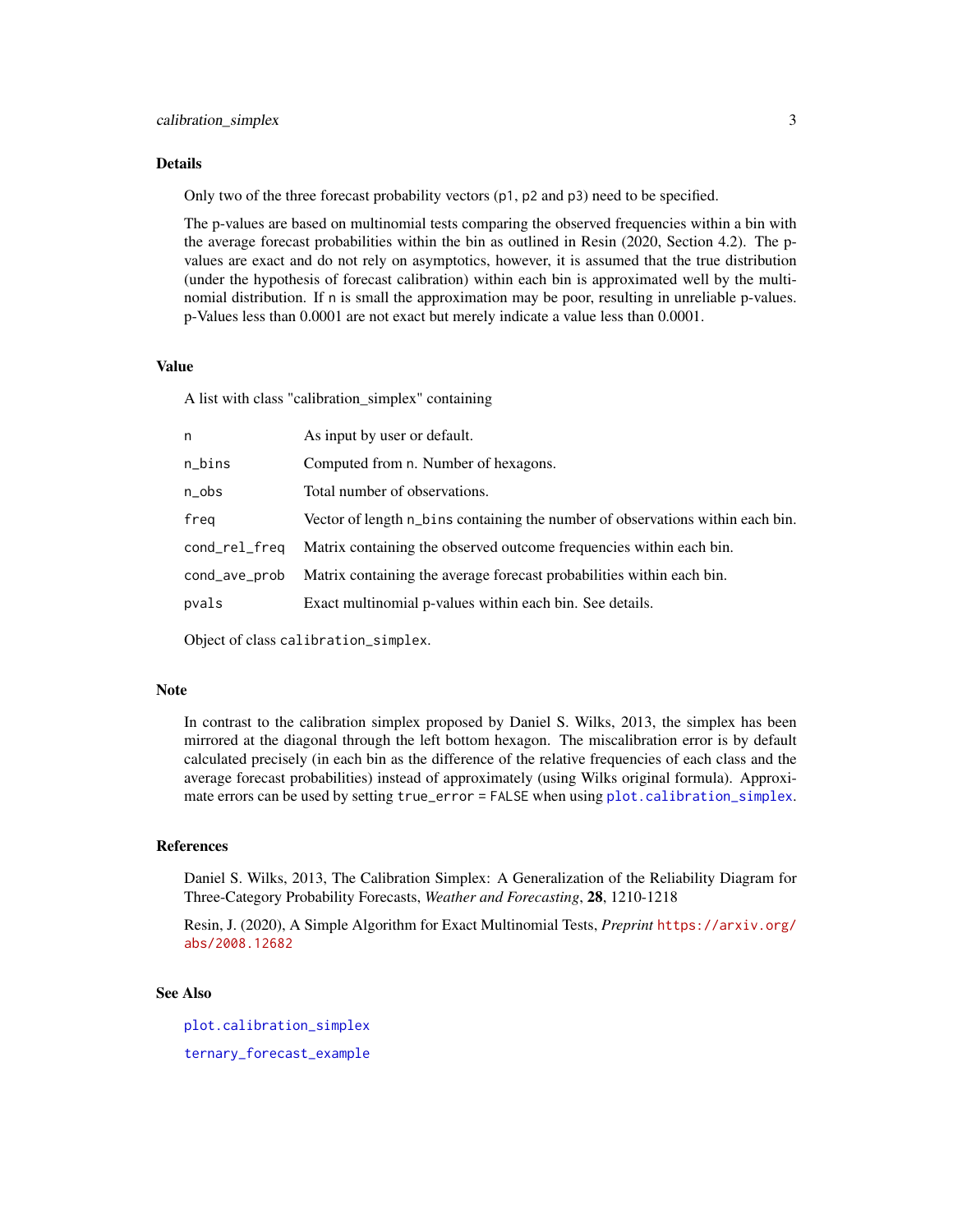#### Examples

```
attach(ternary_forecast_example) #see also documentation of sample data
#?ternary_forecast_example
# Calibrated forecast sample
calsim = calibration\_simplex(p1 = p1, p3 = p3, obs = obs0)plot(calsim0,use_pvals = TRUE) # with multinomial p-values
# Overconfident forecast sample
calsim1 = calibration_simplex(p1 = p1, p3 = p3, obs = obs1)
plot(calsim1)
# Underconfident forecast sample
calsim2 = calibration_simplex(p1 = p1, p3 = p3, obs = obs2)
plot(calsim2,use_pvals = TRUE) # with multinomial p-values
# Unconditionally biased forecast sample
calsim3 = calibration_simplex(p1 = p1, p3 = p3, obs = obs3)
plot(calsim3)
# Using a different number of bins
calsim = calibration_simplex(n=4, p1 = p1, p3 = p3, obs = obs3)
plot(calsim)
calsim = calibration_simplex(n=13, p1 = p1, p3 = p3, obs = obs3)
plot(calsim, \# using some additional plotting parameters:
    error\_scale = 0.5, # errors are less pronounced (smaller shifts)
    min_bin_freq = 100, # dots are plotted only for bins,
                          # which contain at least 100 forecast-outcome pairs
    category_labels = c("below-normal","near-normal","above-normal"),
    main = "Sample calibration simplex")
detach(ternary_forecast_example)
```
<span id="page-3-1"></span>plot.calibration\_simplex

*Plot Calibration Simplex*

#### Description

Plot Calibration Simplex

#### Usage

```
## S3 method for class 'calibration_simplex'
plot(
  x,
  true_error = TRUE,
  error\_scale = 0.3,
```
<span id="page-3-0"></span>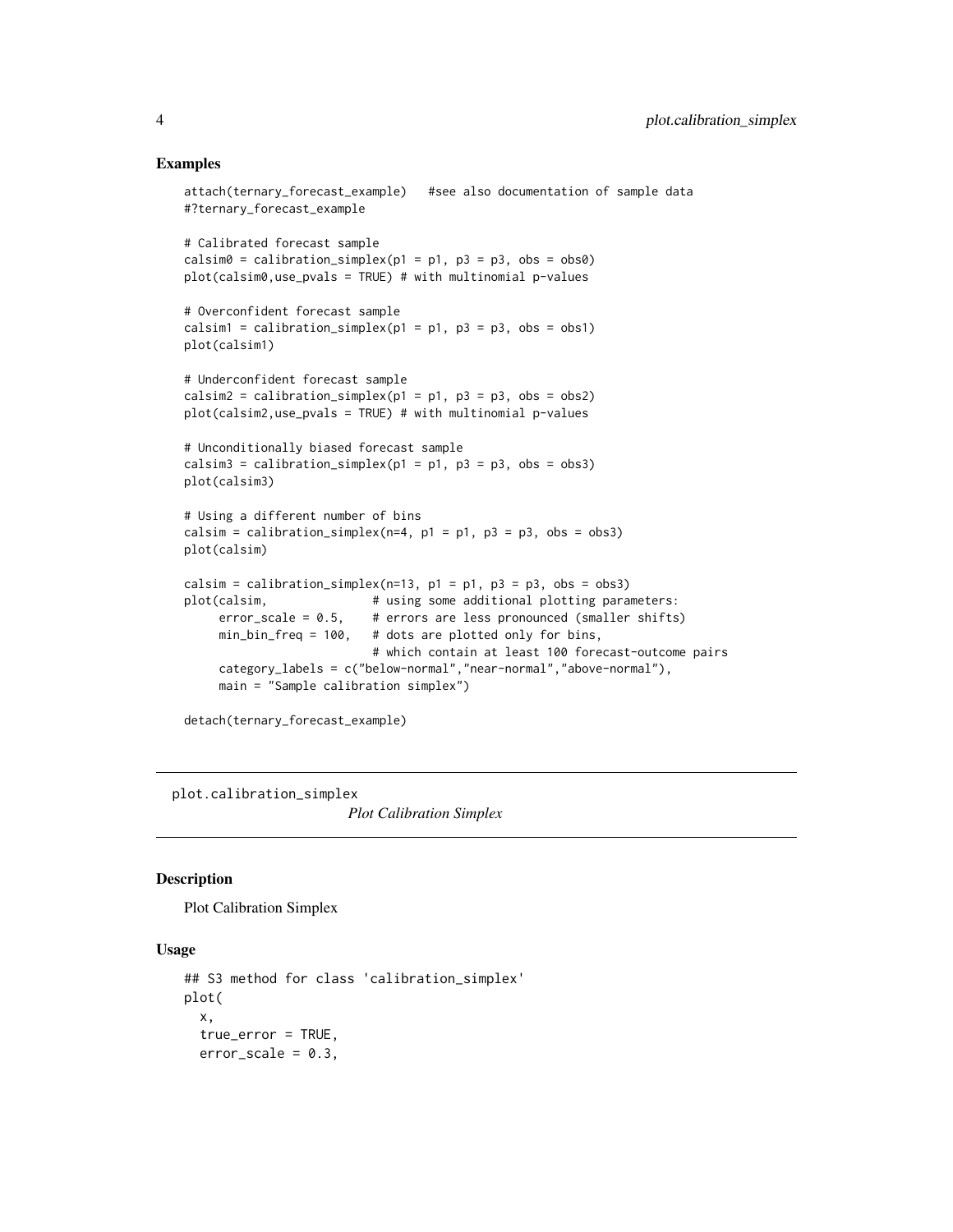```
min_bin_freq = 10,
 plot_error_scale = TRUE,
  scale_area = NULL,
  indicate_bins = TRUE,
 categorical\_labels = c("1", "2", "3"),
 use_pvals = FALSE,
 alpha = c(0.1, 0.01),...
)
```
#### Arguments

| X                | Object of class calibration_simplex                                                                                                                              |  |  |  |
|------------------|------------------------------------------------------------------------------------------------------------------------------------------------------------------|--|--|--|
| true_error       | Logical, specifying whether to use true miscalibration errors or approximate<br>miscalibration errors.                                                           |  |  |  |
| error_scale      | A number specifying the magnitude of the miscalibration errors (greater 0, usu-<br>ally should be less than 1, cf. note below).                                  |  |  |  |
| min_bin_freq     | A number. Lower bound for (absolute) frequencies, i.e. how many observations<br>have to lie in a bin for it to be plotted.                                       |  |  |  |
| plot_error_scale |                                                                                                                                                                  |  |  |  |
|                  | Logical, specifying whether to plot a scale showing the magnitude of miscali-<br>bration errors.                                                                 |  |  |  |
| scale_area       | Optional. A number by which the areas of the points are scaled. Use if points<br>are to small or to big.                                                         |  |  |  |
| indicate_bins    | Logical, specifying whether to connect points to their respective bin (center of<br>hexagon).                                                                    |  |  |  |
| category_labels  |                                                                                                                                                                  |  |  |  |
|                  | A vector of length 3 containing the category names, e.g. c("1", "2", "3") (de-<br>fault)                                                                         |  |  |  |
| $use_pvals$      | Logical, determines whether multinomial p-values are used for uncertainty quan-<br>tification, see details.                                                      |  |  |  |
| alphas           | Vector of length 2 with values $1 > \text{alpha}[1] > \text{alpha}[2] > 0.0001$ . Only<br>relevant if use_pvals = TRUE.                                          |  |  |  |
| $\cdots$         | Arguments concerning the title (e.g. main, cex. main, col. main and font. main)<br>and subtitle (e.g. sub, cex. sub, col. sub and font. sub) may be passed here. |  |  |  |

#### Details

If multinomial p-values are used (use\_pvals = TRUE), the dots are colored in the following way:

- Blue: p-value greater alphas[1] (0.1 by default).
- Orange: p-value between alphas[1] and alphas[2] (0.1 and 0.01 by default)
- Red: p-value less than alphas[2] (0.01 by default)
- Black: p-value is exactly 0. This only happens if a category which is assigned 0 probability realizes.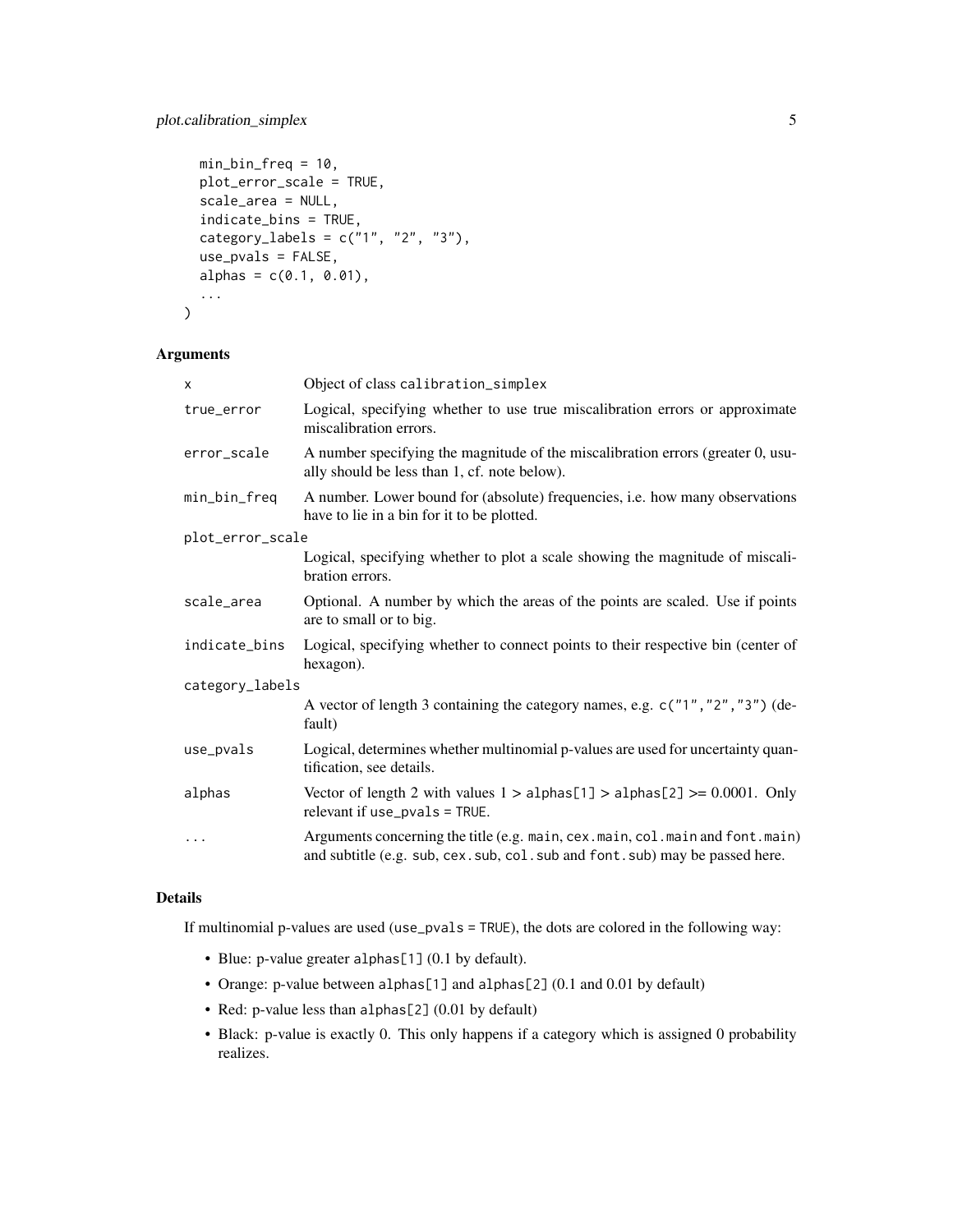Many small p-values (orange and red dots) indicate miscalibrated predictions, whereas many blue dots indicate that the predictions may in fact be calibrated. WARNING: The use of the multinomial p-values is more of an experimental feature and may not yield reliable p-values, especially if n is small. For details regarding the calculation of the p-values see also [calibration\\_simplex](#page-1-1).

#### Note

For details on the meaning of the error scale, cf. Wilks, 2013, especially Fig. 2. Note that the miscalibration error in each category is in "probability units" (as it is the average difference in relative frequency and forecast probability in each bin).

```
ternary_forecast_example
```
*Ternary probability forecast and observations.*

#### **Description**

10,000 realizations of a ternary probability forecast, which exhibits different characteristics, depending on the realizing outcome variable. Idealized forecast example, generated as described in Wilks (2013).

#### Usage

data(ternary\_forecast\_example)

#### Format

A data frame with 10,000 rows and 6 variables.

- p1 forecast probability for outcome 1
- p3 forecast probability for outcome 3

obs0 outcomes, such that the forecast is well-calibrated

obs1 outcomes, such that the forecast is overconfident

- obs2 outcomes, such that the forecast is underconfident
- obs3 outcomes, such that the forecast is unconditionally biased

#### Source

Data generated by package author.

#### References

Daniel S. Wilks, 2013, The Calibration Simplex: A Generalization of the Reliability Diagram for Three-Category Probability Forecasts, *Weather and Forecasting*, 28, 1210-1218

<span id="page-5-0"></span>